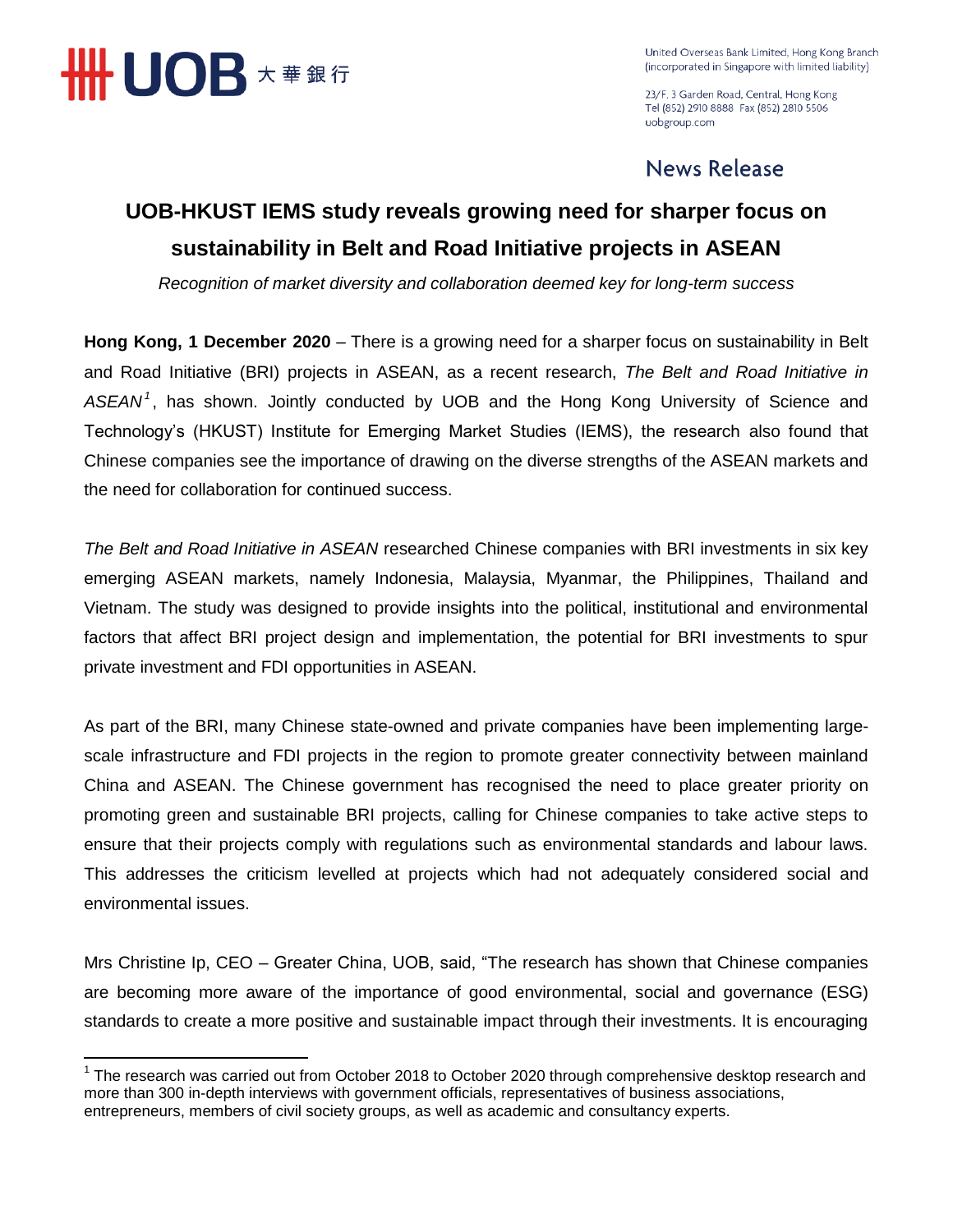to know that some companies are making efforts to address the concerns of and create more benefits for local communities in ASEAN."

"We are pleased to partner the HKUST to conduct the research on the emerging markets in ASEAN in which UOB has an extensive presence. The findings will help companies gain a better understanding of what it would take to build sustainable businesses and operations in ASEAN. For example, ASEAN comprises highly diverse markets with different languages, cultures and business environments. UOB has been operating in the region for more than 80 years and now has a deep local presence in ASEAN's key markets. Coupled with our sectoral expertise, we provide companies with the marketentry support and holistic banking solutions they need for their business expansion."

To help Chinese companies tackle ESG challenges in ASEAN, the UOB-HKUST IEMS research suggests that they reach out to local consultancies and civil society or community-based groups, to understand specific dynamics and establish a meaningful dialogue. Companies can also consult potentially-affected communities regarding planned projects and work out appropriate compensation with them. For instance, one real estate company involved in land reclamation in Malaysia stepped up its efforts to address the affected community's environmental concerns and is now also providing support to local villages and their educational programmes.

#### **Navigating market diversity through collaboration for long-term success**

The research also highlights that the six ASEAN countries have unique political, social and cultural landscapes, with historical developments and leadership changes that have shaped their growth trajectories. To navigate the market diversity for long-term success, communication with local communities and collaboration with local partners are essential. These are aligned to the BRI's goals of promoting connectivity in policy coordination, facilities, trade, financial integration and people-to-people bonds.

Mr Sam Cheong, Managing Director and Head of Group Foreign Direct Investment (FDI) Advisory and Network Partnerships, UOB, said, "At UOB, we have been connecting companies from across our network to regional opportunities by helping them appreciate the nuances of doing business in ASEAN. The UOB FDI Advisory team, since 2011, offers a dedicated, one-stop service for companies seeking to expand in the region. To date, we have helped more than 2,800 companies, of which about one-third are from mainland China, to seize opportunities in what is one of the world's most diverse and progressive regions. With the implementation of the Regional Comprehensive Economic Partnership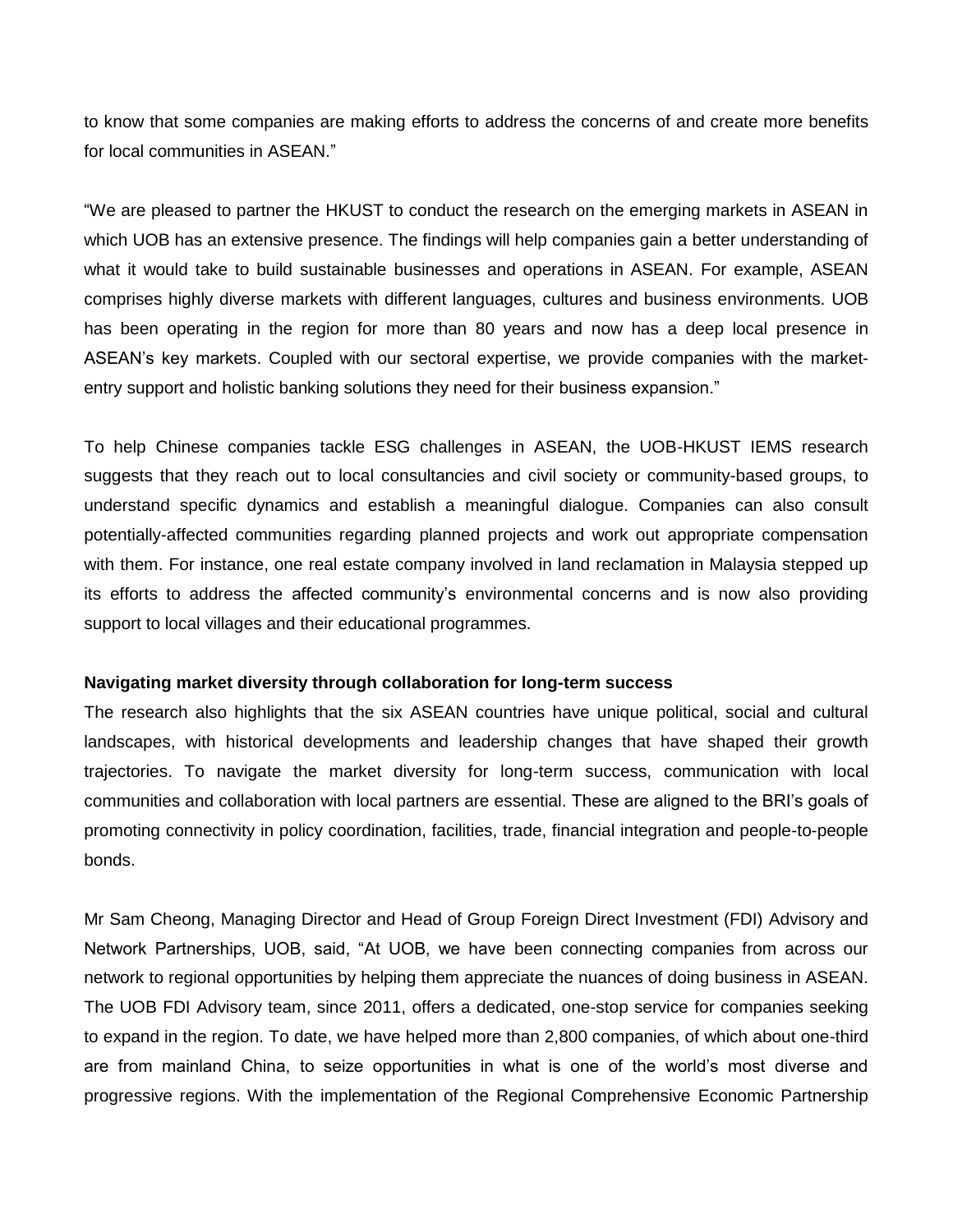and rising affluence in ASEAN, we expect to see more cross-border investments as China and ASEAN become more integrated economically."

The implementation of the BRI in 2013 has driven strong FDI from Chinese companies to ASEAN. The value of annual FDI from mainland China to ASEAN jumped 85 per cent in the five-year period from 2014 to 2018, when compared with the four-year period before the implementation of BRI (2010 - 2013). Chinese investments into ASEAN continues to grow strongly, rising 53 per cent year on year in the first half of  $2020^2$ .

The HKUST research team spent 25 months from 2018 to 2020 to conduct *The Belt and Road Initiative in ASEAN* study.

Professor Albert Park, Head and Chair Professor of Economics, Chair Professor of Social Science, and Professor of Public Policy, HKUST, and Founding Director of IEMS, said, "The Institute has been leading an interdisciplinary research programme on trade and investment under the BRI since 2017. As such, we welcomed the opportunity to collaborate with UOB Hong Kong to study in-depth how the BRI is being implemented in the key emerging markets of ASEAN and what it means for the business community. We hope the evidence-based insights can help business and government leaders take full advantage of the opportunities created by the BRI to catalyse economic development in the region."

To download the reports of *The Belt and Road Initiative in ASEAN*, please visit: [https://www.uobgroup.com/hk/corporate-commercial/foreign-direct-investment/about-fdi-advisory.page.](https://www.uobgroup.com/hk/corporate-commercial/foreign-direct-investment/about-fdi-advisory.page)

- Ends -

### **About United Overseas Bank**

United Overseas Bank Limited (UOB) is a leading bank in Asia with a global network of more than 500 offices in 19 countries and territories in Asia Pacific, Europe and North America. Since its incorporation in 1935, UOB has grown organically and through a series of strategic acquisitions. UOB is rated among the world's top banks: Aa1 by Moody's Investors Service and AA- by both S&P Global Ratings and Fitch Ratings. In Asia, UOB operates through its head office in Singapore and banking subsidiaries in China, Indonesia, Malaysia, Thailand and Vietnam, as well as branches and representative offices across the region.

 2 Source: Data from the Ministry of Commerce, People's Republic of China released at a news conference on 16 July 2020,<http://www.mofcom.gov.cn/xwfbh/20200716.shtml>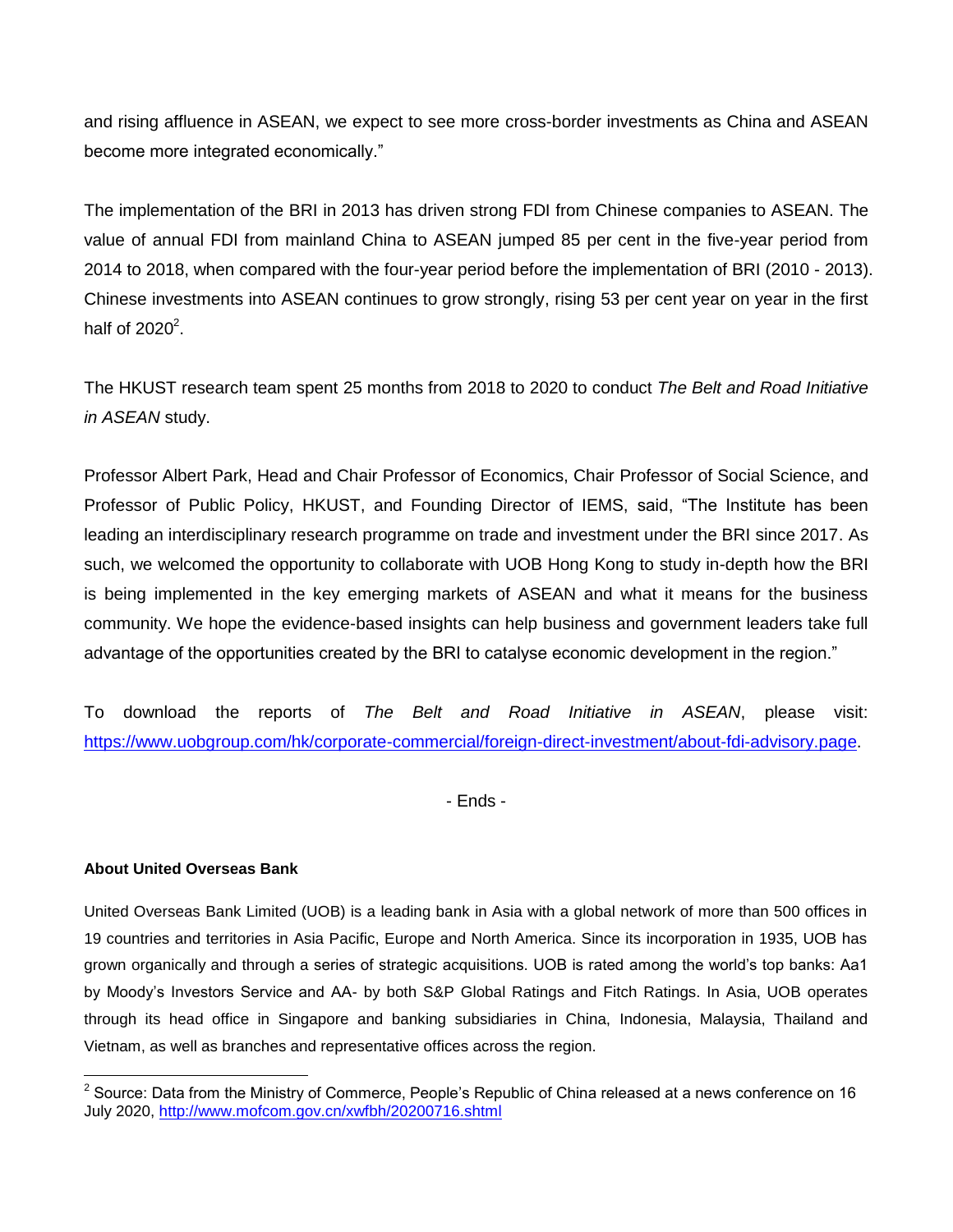Over more than eight decades, generations of UOB employees have carried through the entrepreneurial spirit, the focus on long-term value creation and an unwavering commitment to do what is right for our customers and our colleagues.

We believe in being a responsible financial services provider and we are committed to making a difference in the lives of our stakeholders and in the communities in which we operate. Just as we are dedicated to helping our customers manage their finances wisely and grow their businesses, UOB is steadfast in our support of social development, particularly in the areas of art, children and education.

#### **For media enquiries, please contact:**

**Marietta Li Susanna Liu** UOB Hong Kong UOB Hong Kong Tel: (852) 2820 6606

Email: [marietta.liky@uobgroup.com](mailto:marietta.liky@uobgroup.com) Email: [susanna.liuwy@uobgroup.com](mailto:susanna.liuwy@uobgroup.com) Tel: (852) 2123 7537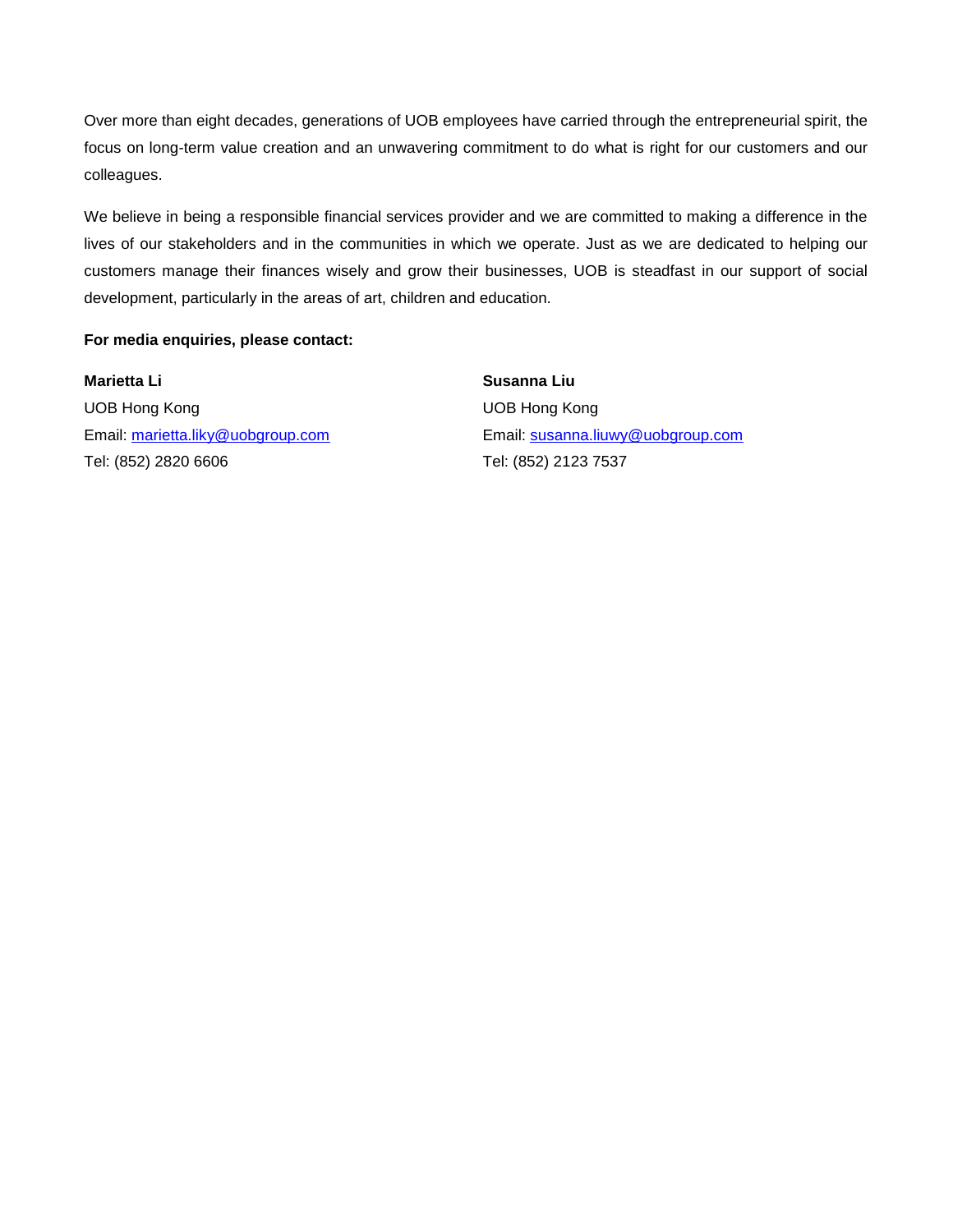### **Appendix**

Markets in ASEAN share geographic and cultural similarities yet each has its development trajectory shaped by unique political, economic, social and cultural institutions. The following are the highlights of six markets' focuses:

**Indonesia** – The BRI's impetus led to a sixteen-fold increase of Chinese investments in Indonesia from 2013 to 2019 with a shift of focus from trading and mining activities to new technologies and infrastructure. To drive the market's infrastructure and economic development, the Indonesian government hopes to direct investments to four main provinces, namely North Sumatra, North Kalimantan, North Sulawesi and Bali. Measures such as streamlining its Online Single Submission for business license applications and setting up a dedicated China desk in the government's investment promotion agency have been put in place to attract investments.

**Malaysia –** Manufacturing is one of the key sectors in Malaysia and the Malaysian government hopes to attract investments in high-technology, capital intensive and knowledgedriven industries. Malaysia's electrical and electronics industry, which has been a significant contributor to its economy, can further support investments in advanced electronics, optics and photonics, medical devices and aerospace, biotechnology, advanced materials, and in services such as tourism, information and communication technology (ICT), offshore and outsourcing, education and training. The government set up a dedicated China desk in its investment promotion agency to promote foreign direct investments.

**Myanmar** – The market has become a hub for light manufacturing, especially in textiles and garments. The government has a list of promoted sectors of investments that include agriculture, infrastructure, manufacturing, education, tourism, health, technology, and renewable energy. Investments are concentrated around the area of Yangon, which is the main economic hub in the market yet investors are opening new opportunities in other areas of the country. The government plays a role by establishing a steering committee to implement BRI projects.